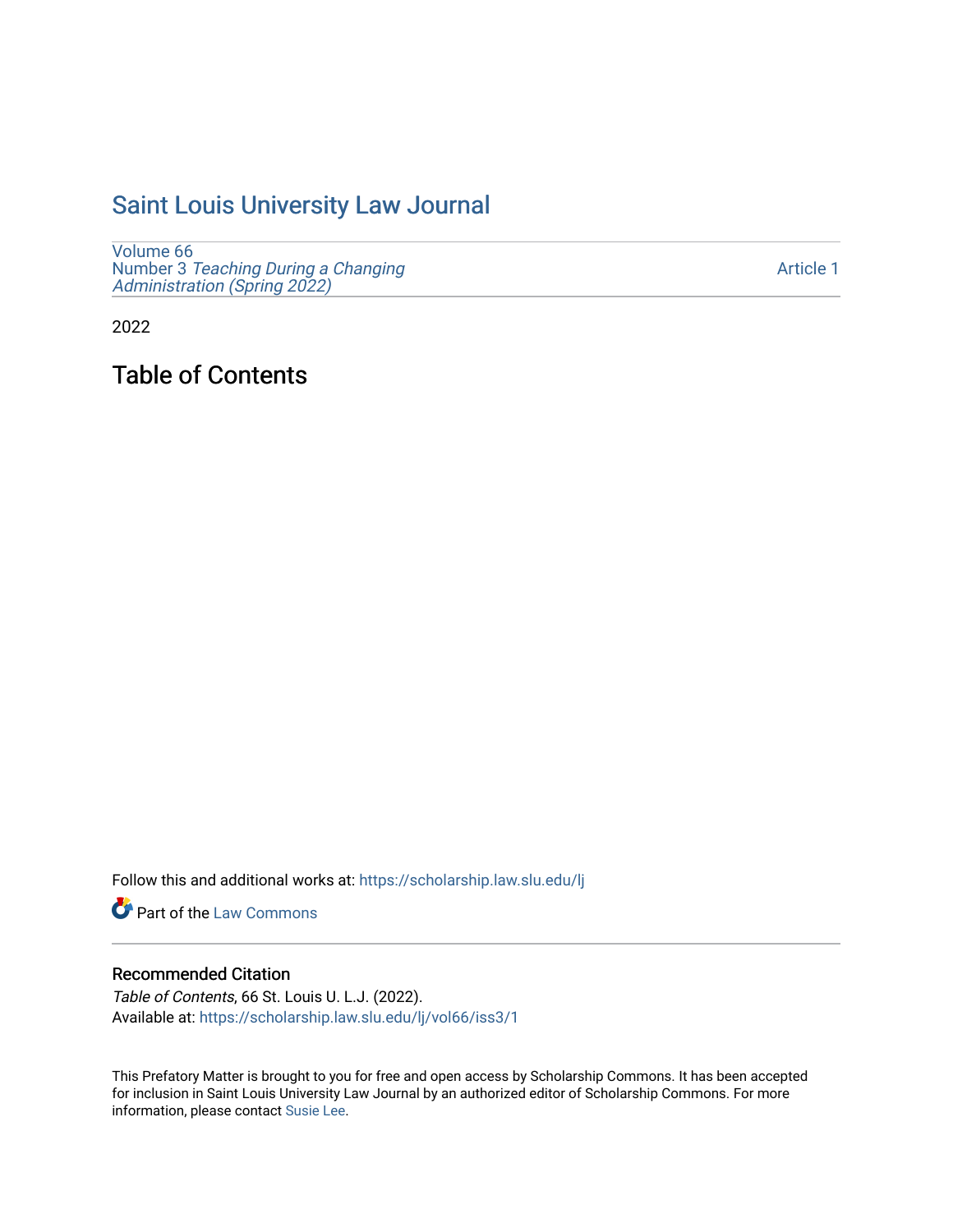## **SAINT LOUIS UNIVERSITY LAW JOURNAL**

## **Vol. 66, No. 3 SPRING 2022**

## **TABLE OF CONTENTS**

#### **TEACHING DURING A CHANGING ADMINISTRATION**

| <b>TEACHING CONSTITUTIONAL</b>               |     |
|----------------------------------------------|-----|
| <b>LAW AFTER THE TRUMP</b>                   |     |
|                                              | 409 |
| TEACHING CONSTITUTIONAL LAW,                 |     |
| <b>ADMINISTRATIVE LAW, AND</b>               |     |
| <b>HEALTH LAW AS PRESIDENTIAL</b>            |     |
| ADMINISTRATIONS CHANGE  Renée M. Landers     | 449 |
| <b>TEACHING ENVIRONMENTAL LAW</b>            |     |
|                                              | 469 |
| <b>CHANGE IS NOTHING NEW</b>                 |     |
| TEACHING PUBLIC POLICYNicholas W. Allard 511 |     |
| DOING LAW SCHOOL WRONG: CASE                 |     |
| <b>TEACHING AND AN INTEGRATED</b>            |     |
| LEGAL PRACTICE METHOD  Gregory J. Marsden    |     |
| Soledad Atienza                              | 543 |
|                                              |     |

## **NOTES**

| A NEW KIND OF MMA FIGHT:   |  |
|----------------------------|--|
| <b>BALANCING STATUTORY</b> |  |
| <b>DAMAGES FOR WORKS</b>   |  |
| IN COMPILATIONS AFTER      |  |
| THE MUSIC MODERNIZATION    |  |
| <b>ACT AND THE RISE OF</b> |  |
|                            |  |
|                            |  |